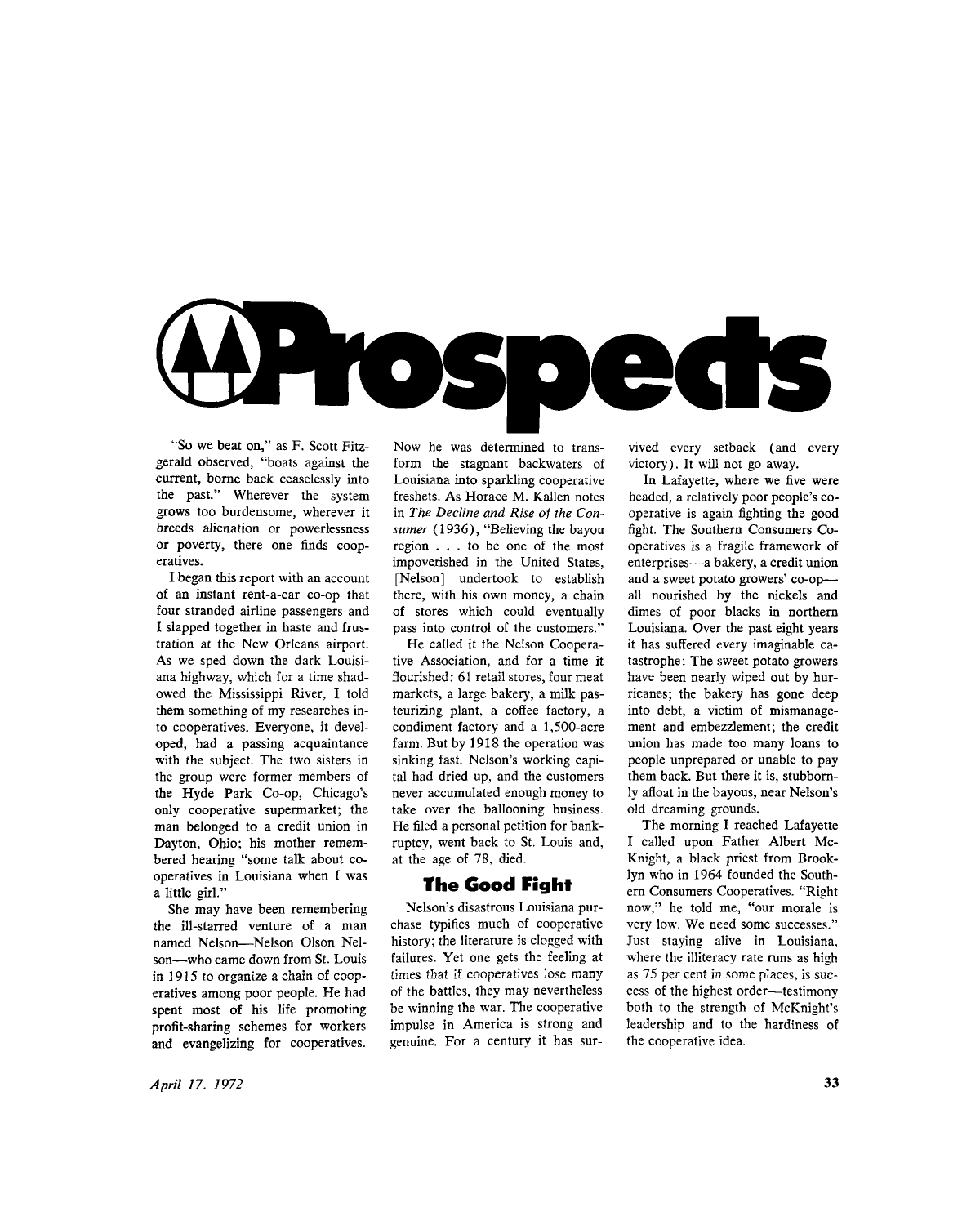"The salvation of the black man in America is in the South," Father McKnight said. "There's no hope for blacks in the North except a back-migration. But first we need a strong economic base, a cooperative base." It was the old capitalist-cooperative vision—that of the Grangers, the EPICites and the Rochdale weavers—transported to the Louisiana bayous.

# 10 Days' Sunshine

Alfred McZeal, a co-worker with McKnight, was a dishwasher for 15 years at a five-and-ten store. "As a dishwasher I thought I had it made," he recalls. "Man, if that store hadn't closed down, I'd be there yet." Soon after McZeal lost his job, a friend invited him to a meeting of people trying to form a new cooperative. "I didn't know anything about it. So I asked a lady sitting there to tell me what was going on. She read it off a book, what a co-op was—how everybody owned it and how everybody had an equal vote. I'd never heard such beautiful words. To me it was the Lord's Prayer."

The co-op, he says, is "the best thing that ever happened to me. What was there to life before? Come home and have another baby." Today McZeal manages the bakery and helps out in the credit union. "We've made a lot of mistakes," he says, "but so did Lockheed." One of McZeal's responsibilities is to collect from credit union borrowers who have gotten behind on their payments. Recently he called on a carpenter who owed \$1,000.

"It's the rain," the man told Mc-Zeal. "I can't make no money when it rains. Give me 10 days of sunshine, then I'll start paying you back." The carpenter was true to his word.

"You see," McZeal says, "that's what everybody needs. Those people at Lockheed, they messed up even with all that money, and the government helped them out. What if the government did the same thing for co-ops? What if they said. 'OK , from now on every co-op gets 10 days of sunshine'?"

Unlike Lockheed and the powerful aerospace industry, however, co-ops lack the clout that comes from unity. Traveling around the country, one finds there is really no such thing in America as a "cooperative movement." Rather, there are thousands of separate co-ops and communes, each sailing a brave and lonely course, each trying to make headway against a swelling sea of corporate wealth and power. Co-ops are ships that pass in the night. But the old do not signal to the young; neither do the affluent reach out to the poor. For the most part, cooperatism's largest beneficiaries remain ingrown and narcissistic.

The 1,000 rural electric co-ops, whose members only a generation ago had to grope through the kerosene gloom, now consistently shun the thousands of black, Indian and Chicano families whose shacks are still dark. Not one black man sits on the board of a single local rural electric cooperative. Similarly, the big farm federations—those young Davids that have grown into gnarled Goliaths—have with rare exceptions turned their backs on true cooperatism. They seem to have abandoned the maxims of Rochdale for those of Rochefoucauld, that worldly wit of the 17th century who observed, "We all have strength enough to endure the misfortunes of others."

### **Hustling the System**

Even the triumphant and progressively inclined urban co-ops—Seattle's GHC, for instance, or New York's United Housing Foundation —appear too weak, too busy and too often at bay to bring the good news to others. Within the next 12 months the Congress will probably initiate a massive subsidy scheme for new group health maintenance organizations, but health cooperatives will be vouchsafed a very thin sliver of those funds, because health cooperatives have few advocates in Washington.

Cooperative housing faces equally uncertain prospects, although for different reasons. The hodgepodge of available subsidies compels co-op sponsors to hustle the system. Through the National Association of Housing Cooperatives, sponsors are continually asking Congress to subtract this from a bill and add that, to amend this section and revise that section. Never have they demanded the total overhaul that is plainly required; never have they protested that the present tangle of subsidies shuts out the poor, drives up housing costs and provides bankers and developers with what amounts to a Federally endorsed blank check.

# Need: Organisation

Regrettably, few *individuals* participating in cooperatives today appear to understand either the difficulties of their cause or the solutions that are possible; they have not exerted the pressure necessary for change in their organizations. The difficulties arise not only from private competition, which is practically overwhelming, but from the very nature of cooperatives. They rely on such dubious business assets as amateurism and voluntarism; they dream big dreams; they make big mistakes. At the same time co-ops require consummate organizing skills rarely found in private industry. It may be ironic, but it is certainly not accidental that nearly every successful co-op has been the creation of a single organizing genius—a Shadid, a Kazan, or a Kaplan—who has led his people a step or two out of the wilderness.

Such leaders have had to be geniuses because they have had to struggle against gigantic odds: the indifference of government, the opposition of private industry, the timehonored, laissez-faire habits of America. Even today, as consumer and communal currents here and there begin to eddy, few Americans have been encouraged to think in terms of the cooperative commonwealth. To most people Rochdale,